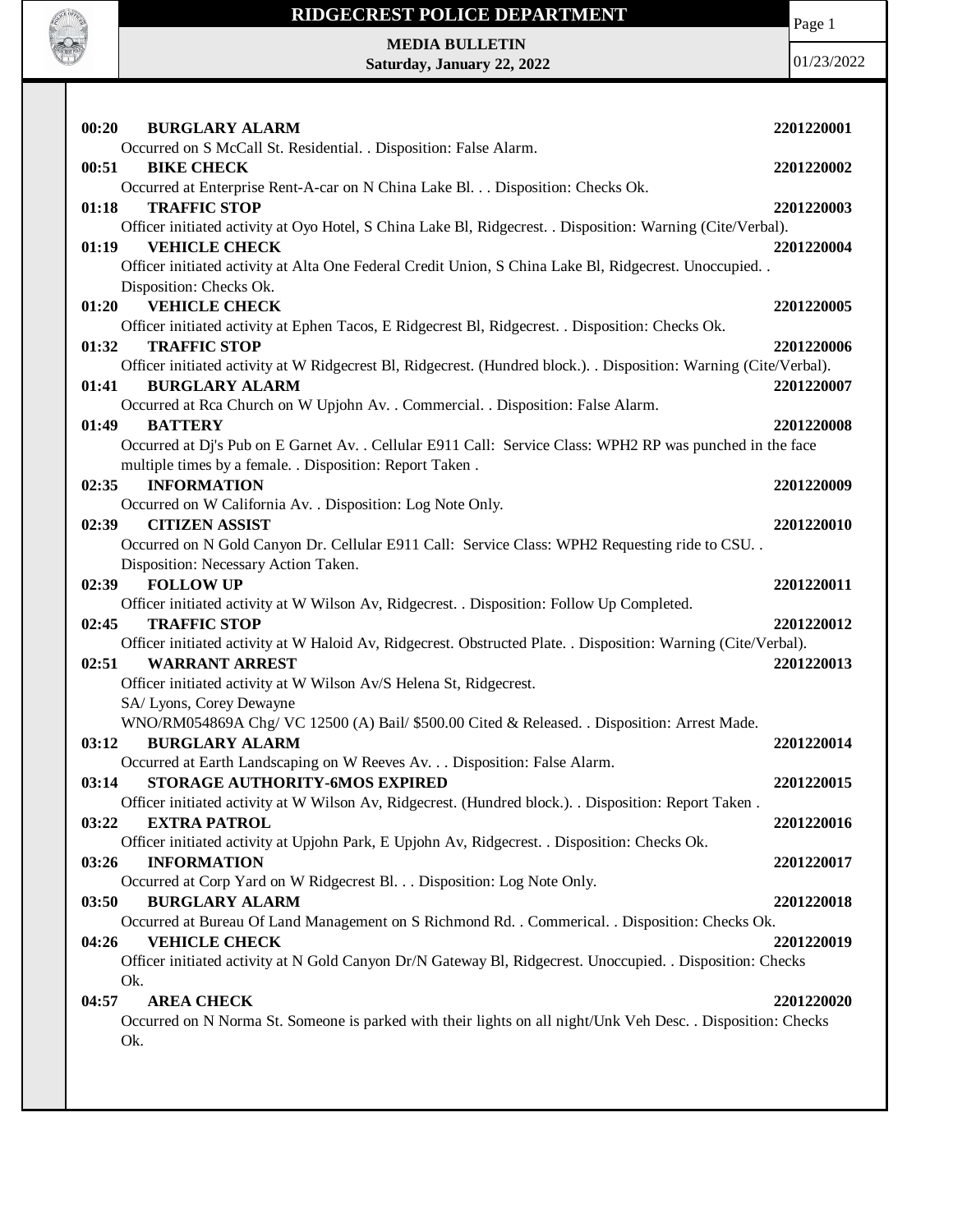

**MEDIA BULLETIN Saturday, January 22, 2022**

**RADIO REAL** 

| 05:07 | <b>VEHICLE CHECK</b>                                                                                                                          | 2201220021 |
|-------|-----------------------------------------------------------------------------------------------------------------------------------------------|------------|
|       | Officer initiated activity at S Helena St, Ridgecrest. (Hundred block.). Disposition: Warning (Cite/Verbal).                                  |            |
| 06:59 | <b>MEDICAL AID</b>                                                                                                                            | 2201220022 |
|       | Occurred on E Far Vista. Ambulance request. . Disposition: Referred To Other Agency.                                                          |            |
| 08:18 | <b>CONTACT CITIZEN</b>                                                                                                                        | 2201220023 |
|       | Occurred at Kristy's Family Dining on S China Lake Bl. . RP states that last night she was threatened and she                                 |            |
|       | wants to talk to an officer. . Disposition: Necessary Action Taken.                                                                           |            |
| 08:49 | <b>MEDICAL AID</b>                                                                                                                            | 2201220024 |
|       | Occurred on S Lenore St. Ambulance request. . Disposition: Referred To Other Agency.                                                          |            |
| 08:51 | <b>ACO CALL</b>                                                                                                                               | 2201220025 |
|       | Occurred on W Wasp Av. Cat in a trap. . Disposition: Necessary Action Taken.                                                                  |            |
| 08:55 | <b>TRAFFIC STOP</b>                                                                                                                           | 2201220026 |
| 09:13 | Officer initiated activity at N China Lake Bl, Ridgecrest. (Hundred block.). . Disposition: Warning (Cite/Verbal).<br><b>SUBPOENA SERVICE</b> | 2201220027 |
|       | Officer initiated activity at W Ward Av, Ridgecrest. . Disposition: Necessary Action Taken.                                                   |            |
| 09:26 | <b>DETAIL</b>                                                                                                                                 | 2201220028 |
|       | Occurred at Holland & Lyons Mortuary on S Norma St. . Funeral procession. . Disposition: Necessary Action                                     |            |
|       | Taken.                                                                                                                                        |            |
| 09:31 | <b>SUBPOENA SERVICE</b>                                                                                                                       | 2201220029 |
|       | Officer initiated activity at N Norma St, Ridgecrest. . Disposition: Negative Contact.                                                        |            |
| 09:44 | 911 HANG UP                                                                                                                                   | 2201220030 |
|       | Occurred on W Mojave Rose Av. Service Class: VOIP Hang up, on call back female advised misdial                                                |            |
|       | Disposition: Necessary Action Taken.                                                                                                          |            |
| 10:07 | <b>CONTACT CITIZEN</b>                                                                                                                        | 2201220031 |
|       | Occurred at City Of Ridgecrest on W California Av. . Ex did not show up to drop children off for visitation -                                 |            |
|       | requesting contact with an officer. . Disposition: Cancelled by RP.                                                                           |            |
| 10:09 | <b>CONTACT CITIZEN</b>                                                                                                                        | 2201220032 |
|       | Occurred at City Of Ridgecrest on W California Av. . RP would like contact with P6. . Disposition: Information                                |            |
|       | Provided.                                                                                                                                     |            |
| 10:16 | <b>MEDICAL AID</b>                                                                                                                            | 2201220033 |
|       | Occurred on W Robertson Av. Service Class: RESD Ambulance request. . Disposition: Referred To Other                                           |            |
|       | Agency.                                                                                                                                       |            |
| 10:16 | <b>SUBPOENA SERVICE</b>                                                                                                                       | 2201220034 |
|       | Occurred on N Michele St. . Disposition: Negative Contact.                                                                                    |            |
| 10:37 | <b>CONTACT CITIZEN</b>                                                                                                                        | 2201220035 |
|       | Occurred on E Rader Av. RP would like to talk to an officer regarding one of her daughter's friends. .<br>Disposition: Report Taken.          |            |
| 10:51 | <b>DISTURBANCE - SUBJECT</b>                                                                                                                  | 2201220036 |
|       | Occurred at City Of Ridgecrest on W California Av. . RP at the front of RPD stating they are having bad                                       |            |
|       | thoughts. . Disposition: Necessary Action Taken.                                                                                              |            |
| 10:58 | <b>WELFARE CHECK</b>                                                                                                                          | 2201220037 |
|       | Occurred on N Brady St. RP is requesting a well check on her daughter at this location. . Disposition: Referred                               |            |
|       | To Other Agency.                                                                                                                              |            |
| 11:04 | <b>DISTURBANCE - SUBJECT</b>                                                                                                                  | 2201220038 |
|       | Occurred at Ridgecrest Regional Hospital on N China Lake Bl. . Rp has a visitor who is being agressive and                                    |            |
|       | threatening staff. . Disposition: Necessary Action Taken.                                                                                     |            |
| 11:32 | <b>TRAFFIC STOP</b>                                                                                                                           | 2201220039 |
|       | Officer initiated activity at W Argus Av, Ridgecrest. (Hundred block.). Disposition: Citation.                                                |            |
|       |                                                                                                                                               |            |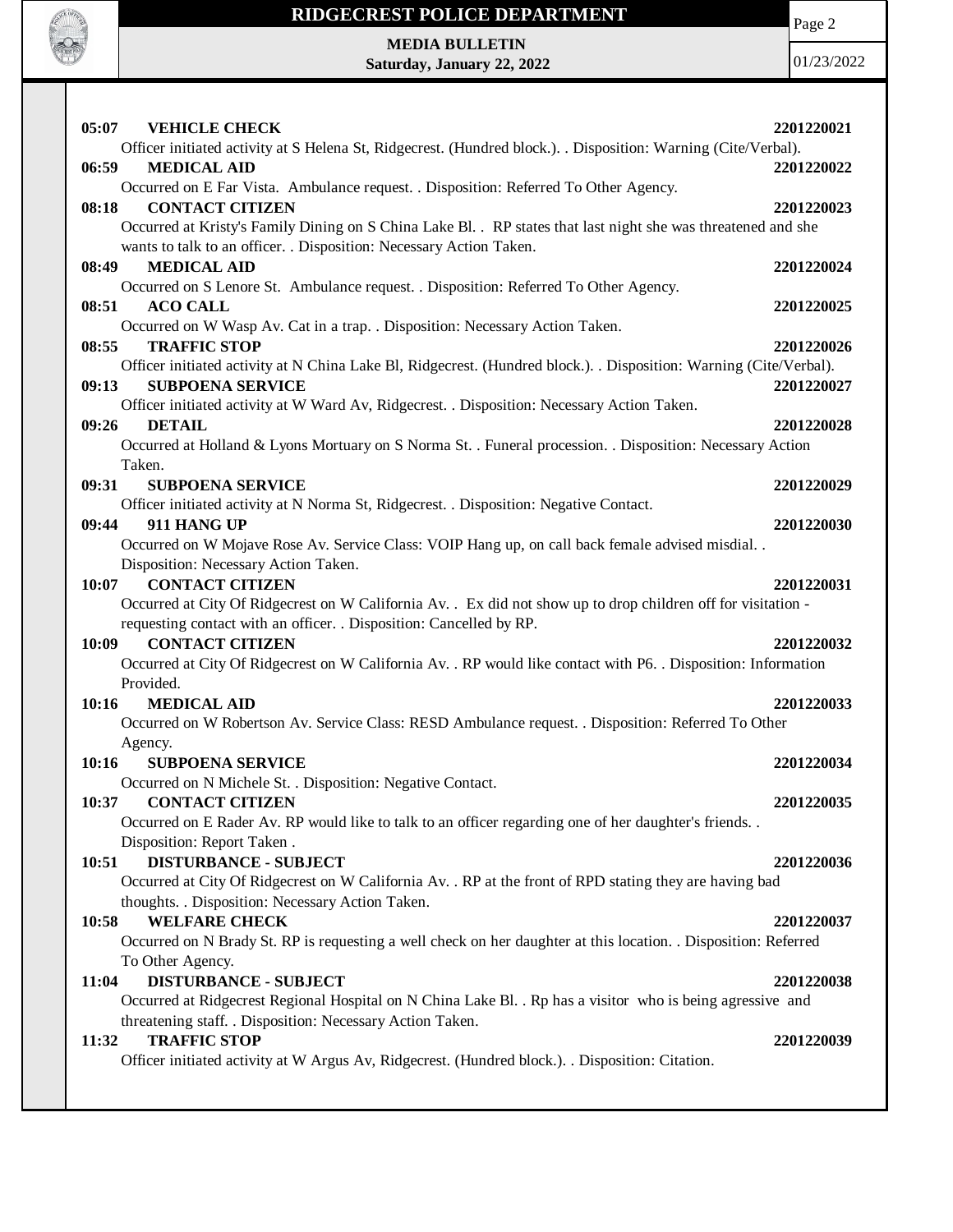

Page 3

**MEDIA BULLETIN Saturday, January 22, 2022**

| <b>DETAIL</b><br>11:44<br>Occurred at City Of Ridgecrest on W California Av. . Funeral procession. . Disposition: Necessary Action | 2201220040 |
|------------------------------------------------------------------------------------------------------------------------------------|------------|
| Taken.                                                                                                                             |            |
| <b>ACO CALL</b><br>11:47                                                                                                           | 2201220041 |
| Officer initiated activity at S Valley St, Ridgecrest. Loose Dog. . Disposition: Animal Control Handled.                           |            |
| <b>CONTACT CITIZEN</b><br>12:09                                                                                                    | 2201220042 |
| Occurred at City Of Ridgecrest on W California Av. . RP would like contact via 21. . Disposition: Information<br>Received.         |            |
| <b>GENERIC FIRE CALL/NOT SPECIFIED</b><br>12:12                                                                                    | 2201220043 |
| Occurred at Desert Willow Apts on N El Prado St. . NE of Inyo and Ward. . Disposition: Assisted.                                   |            |
| 12:46<br><b>INFORMATION</b>                                                                                                        | 2201220044 |
| Occurred on N Gold Canyon Dr. No help needed. . Disposition: Information Received.                                                 |            |
| <b>CONTACT CITIZEN</b><br>12:59                                                                                                    | 2201220045 |
| Occurred at City Of Ridgecrest on W California Av. . Contact via 21. . Disposition: Information Received.                          |            |
| <b>CONTACT CITIZEN</b><br>13:15                                                                                                    | 2201220046 |
| Occurred at City Of Ridgecrest on W California Av. . RP has a questions regarding her case. . Disposition:                         |            |
| Information Provided.                                                                                                              |            |
| <b>UNKNOWN PROBLEM</b><br>13:25                                                                                                    | 2201220047 |
| Occurred on N Gold Canyon Dr. Unk prob - RP gave address then hung up, unable to call back. . Disposition:                         |            |
| Necessary Action Taken.                                                                                                            |            |
| <b>CONTACT CITIZEN</b><br>14:20                                                                                                    | 2201220048 |
| Occurred at City Of Ridgecrest on W California Av. . Ex is sending video/photos of her to others. She would                        |            |
| like contact by 21. . Disposition: Information Received.                                                                           |            |
| <b>FOLLOW UP</b><br>14:38                                                                                                          | 2201220049 |
| Officer initiated activity at S Lorie Ann St, Ridgecrest. . Disposition: Necessary Action Taken.                                   |            |
| 14:45<br><b>MISSING PERSON</b>                                                                                                     | 2201220050 |
| Occurred at City Of Ridgecrest on W California Av. . RP would like to report her daughter missing. .                               |            |
| Disposition: Necessary Action Taken.                                                                                               |            |
| <b>DISTURBANCE - MUSIC</b><br>14:57                                                                                                | 2201220051 |
| Occurred at S Del Rosa Dr/W Rainshadow Ct. Multiple dirt bikes riding all around the house, RP is wanting                          |            |
| contact with the riders to ask them to stop. . Disposition: Log Note Only.                                                         |            |
| <b>ACO CALL</b><br>15:11                                                                                                           | 2201220052 |
| Officer initiated activity at W Bataan Av, Ridgecrest. Dog breaking through fence. . Disposition: Animal                           |            |
| Control Handled.                                                                                                                   |            |
| 15:15<br><b>FOLLOW UP</b>                                                                                                          | 2201220053 |
| Occurred at City Of Ridgecrest on W California Av. . Follow up from another incident. . Disposition: Call                          |            |
| Cancelled.                                                                                                                         |            |
| <b>CONTACT CITIZEN</b><br>15:40                                                                                                    | 2201220054 |
| Occurred at City Of Ridgecrest on W California Av. . RP would like to talk to the WC regarding the theft of a                      |            |
| rental car. . Disposition: Necessary Action Taken.                                                                                 |            |
| <b>FOLLOW UP</b><br>15:44                                                                                                          | 2201220055 |
| Officer initiated activity at Avis Rent A Car, N China Lake Bl, Ridgecrest. . Disposition: Negative Contact.                       |            |
| <b>MISC COUNTER CALL</b><br>15:47                                                                                                  | 2201220056 |
| Occurred at City Of Ridgecrest on W California Av. . At station to request a R/O. . Disposition: Information                       |            |
| Provided.                                                                                                                          |            |
| <b>MEDICAL AID</b><br>15:53                                                                                                        | 2201220057 |
| Occurred at High Desert Haven on S College Heights Bl. . Ambulance request. . Disposition: Referred To<br>Other Agency.            |            |
|                                                                                                                                    |            |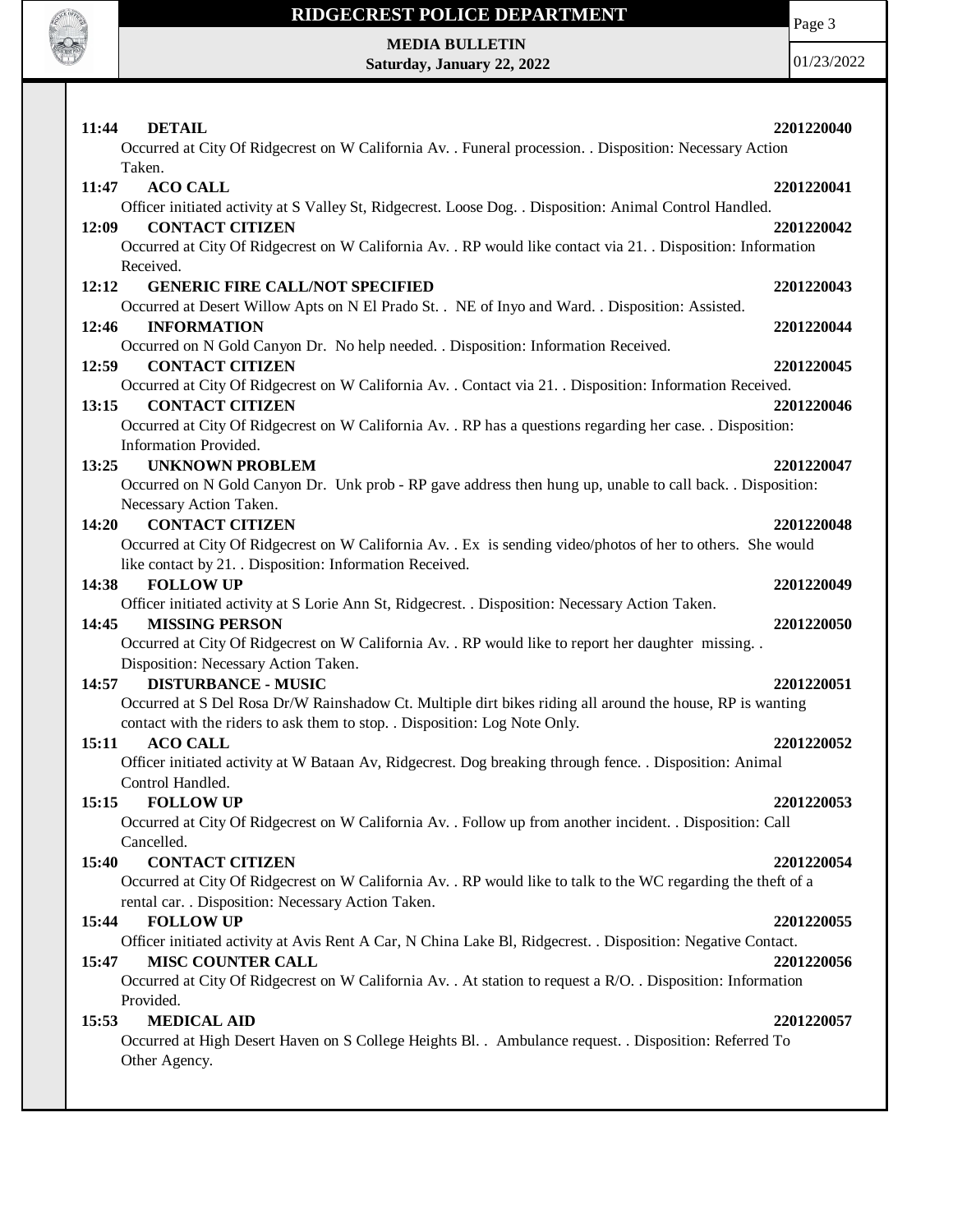

Page 4

**MEDIA BULLETIN Saturday, January 22, 2022**

| 16:08<br><b>WARRANT ARREST</b>                                                                                   | 2201220058 |
|------------------------------------------------------------------------------------------------------------------|------------|
| Officer initiated activity at E Wasp Av, Kern County. SA/Young, Jamie Chavon 12/06/1979 WNO/RM054742A            |            |
| Bail/3k Chg/14601.2(a) VC                                                                                        |            |
| WNO/RM051559A Bail/5k Chg/273a(b) PC                                                                             |            |
| Cited and released. . Disposition: Necessary Action Taken.                                                       |            |
| <b>WARRANT ARREST</b><br>16:11                                                                                   | 2201220059 |
| Officer initiated activity at W Upjohn Av, Ridgecrest. SA/Ward, Marquise Dashon 12/04/1995                       |            |
| WNO/RM055058A Bail/1k Chg/11364 HS                                                                               |            |
| WNO/RM055057A Bail/1k Chg/12500(a) VC                                                                            |            |
| Cited and released. . Disposition: Arrest Made.                                                                  |            |
| <b>CONTACT CITIZEN</b><br>16:19                                                                                  | 2201220060 |
| Occurred at City Of Ridgecrest on W California Av. . RP would like to report DV - requesting a DVRO. .           |            |
|                                                                                                                  |            |
| Disposition: Information Received.                                                                               |            |
| <b>FOLLOW UP</b><br>16:32                                                                                        | 2201220061 |
| Officer initiated activity at W Reeves Av, Ridgecrest. . Disposition: Follow Up Completed.                       |            |
| <b>CONTACT CITIZEN</b><br>16:40                                                                                  | 2201220062 |
| Occurred on W Mamie Av. RP wanting contact via 21. Disposition: Negative Contact.                                |            |
| <b>ASSIST OTHER DEPARTMENT</b><br>16:46                                                                          | 2201220063 |
| Occurred at Ridgecrest Regional Hospital on N China Lake Bl. Disposition: Call Cancelled.                        |            |
| <b>UNWANTED SUBJECT</b><br>17:25                                                                                 | 2201220064 |
| Occurred on W Upjohn Av. RP states that her niece will not leave. She is inside her sister's White Ford F150     |            |
| and will not get out. . Disposition: Necessary Action Taken.                                                     |            |
| <b>DOMESTIC DISTURBANCE</b><br>17:33                                                                             | 2201220065 |
| Occurred at China Lake Trailer Park on W Moyer Av. . RP's husband is trying to take the car and he is hitting    |            |
| her with a wire - Armando wearing brown jacket and jeans                                                         |            |
| DVIR/Ugalde, Annette and Ugalde, Armando/cohab/children in common/married 27 yrs/arguing over a truck            |            |
| Disposition: Domestic Violence Documentation.                                                                    |            |
| <b>CONTACT CITIZEN</b><br>17:40                                                                                  | 2201220066 |
| Occurred at City Of Ridgecrest on W California Av. . RP states that she cannot find her son who is 15yo who      |            |
| was left home alone by his father and took his father's vehicle. . Disposition: Negative Contact.                |            |
| <b>BATTERY SPOUSE/COHABITANT REPORT</b><br>17:50                                                                 | 2201220067 |
| Occurred on E Commercial Av. Cellular E911 Call: Service Class: W911 Male stating female is breaking             |            |
| things/Threatening to hurt herself /Won't let male get his items. . Disposition: Report Taken.                   |            |
| <b>GENERIC FIRE CALL/NOT SPECIFIED</b><br>17:50                                                                  | 2201220068 |
| Occurred on W Bowman Rd. Cellular E911 Call: Service Class: W911 Possible Fire. . Disposition: Referred To       |            |
| Other Agency.                                                                                                    |            |
| <b>THEFT</b><br>18:01                                                                                            | 2201220069 |
| Occurred on E Ridgecrest Bl. Contact via 21. . Disposition: Information Provided.                                |            |
| <b>TRAFFIC STOP</b><br>18:08                                                                                     | 2201220070 |
|                                                                                                                  |            |
| Officer initiated activity at S Primrose St, Ridgecrest. (Hundred block.). . Disposition: Warning (Cite/Verbal). |            |
| <b>GENERIC FIRE CALL/NOT SPECIFIED</b><br>18:09                                                                  | 2201220071 |
| Occurred on W Bowman Rd. Cellular E911 Call: Service Class: W911 Can see flames. . Disposition: Referred To      |            |
| Other Agency.                                                                                                    |            |
| <b>DISTURBANCE - SUBJECT</b><br>18:13                                                                            | 2201220072 |
| Occurred on E Church Av. Female honking her horn/Causing a distrubance. . Disposition: Warning                   |            |
| (Cite/Verbal).                                                                                                   |            |
| <b>UNWANTED SUBJECT</b><br>18:36                                                                                 | 2201220073 |
| Occurred on W Upjohn Av. Female won't leave. . Disposition: Necessary Action Taken.                              |            |
|                                                                                                                  |            |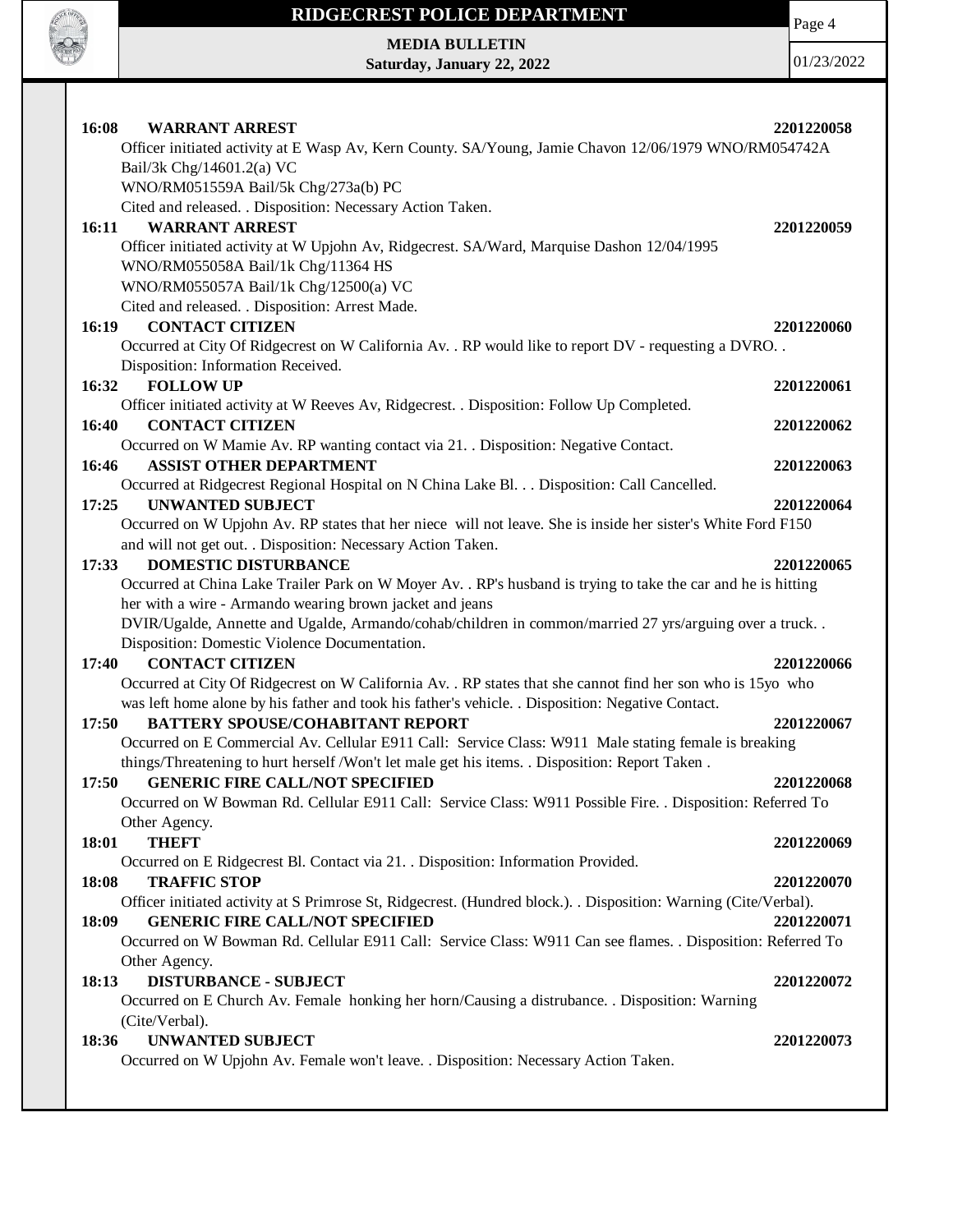

Page 5

**MEDIA BULLETIN Saturday, January 22, 2022**

| 18:37<br><b>DISTURBANCE - SUBJECT</b><br>Occurred on N Gold Canyon Dr. Cellular E911 Call: Service Class: WPH2 Male is throwing things and yelling | 2201220074 |
|----------------------------------------------------------------------------------------------------------------------------------------------------|------------|
| Disposition: Warning (Cite/Verbal).                                                                                                                |            |
| 18:40<br><b>EXTRA PATROL</b>                                                                                                                       | 2201220075 |
| Occurred on N Norma St. RP requesting extra patrols. . Disposition: Checks Ok.                                                                     |            |
| <b>TRAFFIC STOP</b><br>18:55                                                                                                                       | 2201220076 |
| Officer initiated activity at W Wilson Av, Ridgecrest. (Hundred block.). Disposition: Warning (Cite/Verbal).                                       |            |
| 18:56<br><b>Mental Health Evaluation</b>                                                                                                           | 2201220077 |
| Occurred on N Gold Canyon Dr. Male is still inside yelling and not leaving tried to take RPS phone. .                                              |            |
| Disposition: Necessary Action Taken.                                                                                                               |            |
| <b>INFORMATION</b><br>18:57                                                                                                                        | 2201220078 |
| Occurred at City Of Ridgecrest on W California Av. . Anon RP. . Disposition: Information Received.                                                 |            |
| <b>INFORMATION RECEIVED</b><br>19:05                                                                                                               | 2201220079 |
| Occurred at City Of Ridgecrest on W California Av. . Calling to complain about treatment from sbso deputies. .                                     |            |
| Disposition: Log Note Only.                                                                                                                        |            |
| <b>MEDICAL AID</b><br>19:24                                                                                                                        | 2201220080 |
| Occurred at Subway - North on N China Lake Bl. . Cellular E911 Call: Service Class: W911 Ambulance Request.                                        |            |
| . Disposition: Referred To Other Agency.                                                                                                           |            |
| 911 WIRELESS CALL<br>19:26                                                                                                                         | 2201220081 |
| Occurred at City Of Ridgecrest on W California Av. . Cellular E911 Call: Service Class: WPH2 Child Playing                                         |            |
| with phone. . Disposition: Log Note Only.                                                                                                          |            |
| RESISTING/DELAYING/OBSTRUCTING OFFICER<br>19:33                                                                                                    | 2201220082 |
| Occurred on W Boston Av. Cellular E911 Call: Service Class: W911 Male inside acting crazy                                                          |            |
| SA/Barragan, Elijah09/11/1993                                                                                                                      |            |
| Open Chgs/PC 148; PC 647(f)<br>Booked Mojave. . Disposition: Arrest Made.                                                                          |            |
| 911 HANG UP<br>19:38                                                                                                                               | 2201220083 |
| Occurred at City Of Ridgecrest on W California Av. . Cellular E911 Call: Service Class: W911 Hangup. .                                             |            |
| Disposition: Log Note Only.                                                                                                                        |            |
| <b>BATTERY SPOUSE/COHABITANT</b><br>20:36                                                                                                          | 2201220084 |
| Occurred on W Willow Av. Cellular E911 Call: Service Class: WPH2 Male hit female                                                                   |            |
| SA/Ramirez, Jessica 04/07/1988                                                                                                                     |            |
| Open Chg/PC $243(E)(1)$<br>Booked Mojave. . Disposition: Arrest Made.                                                                              |            |
| 20:46<br><b>ASSIST OTHER DEPARTMENT</b>                                                                                                            | 2201220085 |
| Occurred on S Lumill St. 29 YOA Male. . Disposition: Assisted.                                                                                     |            |
| 20:46<br>911 HANG UP                                                                                                                               | 2201220086 |
| Occurred at City Of Ridgecrest on W California Av. . Cellular E911 Call: Service Class: WPH2 Hangup. .                                             |            |
| Disposition: Log Note Only.                                                                                                                        |            |
| IN CUSTODY ARREST<br>20:54                                                                                                                         | 2201220087 |
| Occurred at City Of Ridgecrest on W California Av. . 22-207. . Disposition: Necessary Action Taken.                                                |            |
| 21:10<br><b>ABANDONED VEHICLE</b>                                                                                                                  | 2201220088 |
| Occurred on E Ridgecrest Bl. F/u on 2201190087, marked 72 hours ago. . Disposition: Gone On Arrival.                                               |            |
| <b>SUSPICIOUS VEHICLE</b><br>21:20                                                                                                                 | 2201220089 |
| Occurred at Car Wash, The on S China Lake Bl. . Car honking their horn at the car wash/Has been there for                                          |            |
| hours/Unk Veh Desc. . Disposition: Gone Prior to Arrival.                                                                                          |            |
| <b>DISTURBANCE - MUSIC</b><br>21:44                                                                                                                | 2201220090 |
| Occurred on N Sunland St. Loud Music. . Disposition: Warning (Cite/Verbal).                                                                        |            |
| 22:08<br>911 HANG UP                                                                                                                               | 2201220091 |
| Occurred at City Of Ridgecrest on W California Av. . Cellular E911 Call: Service Class: WPH2 Hangup. .                                             |            |
| Disposition: Log Note Only.                                                                                                                        |            |
|                                                                                                                                                    |            |